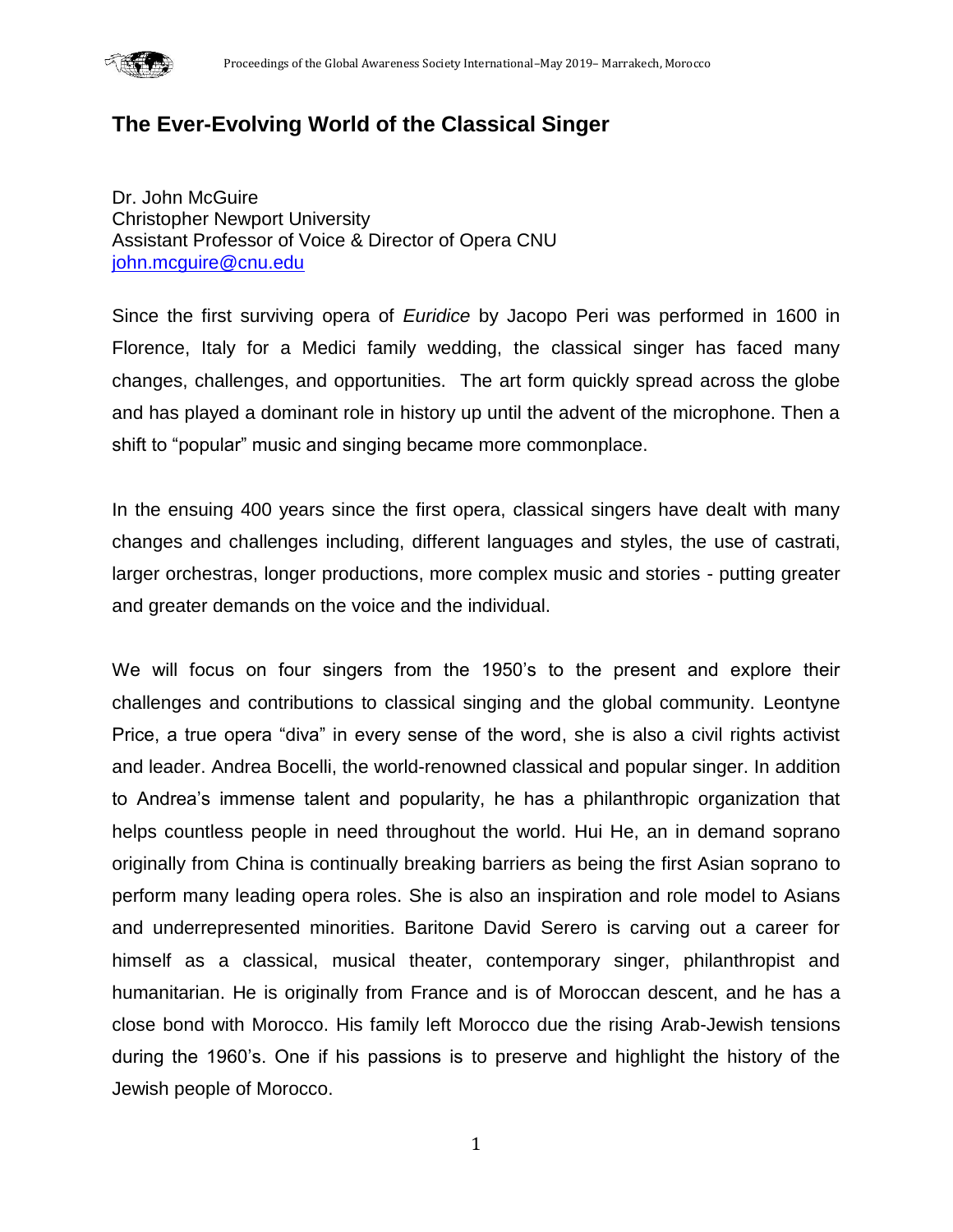

Leontyne Price is one the most influential classical singers of the 20th century. Born in 1927 in segregated Mississippi. Her father was a carpenter and her mother was a midwife who also had a beautiful voice. Like many singers, Leontyne sang for church choir and was stand out form a very early age. She had the support of her family and financial benefactor Mrs. Alexander Chisholm to further pursue her passion for music.

She rose to fame after attending Juilliard and being cast in a touring production of *Porgy and Bess.* She was then a mainstay for NBC Opera, where her productions were not broadcast in the southern United States due to her being an African American. In 1961 she made her Metropolitan Opera debut to a resounding success and became a "prima donna" of the Met performing in over 200 performances during the next 24 years. Including her inaugural production of the "new" opera house in 1966. This is not mention all of her other leading roles in opera houses throughout the world.

One of her most often performed roles at the Metropolitan Opera House was the title role of Guiseppe Verdi's opera *Aida*. She was the first African American portray the role at the Metropolitan Opera House.

She retired from opera in 1985 but continued to perform in concert and recitals until 1997. In addition to her incredible talent on stage she is a philanthropist and proponent of civil rights. For her efforts, she was awarded the Presidential Medal of Freedom by Lyndon B. Johnson in 1964. In addition, she is an avid supporter of the United Negro College Fund. Her television commercial for the organization helped increase donations by over 250% between the years of 1984 to1989.

Having fought racism throughout her career and life, Ms. Price offered these following words of wisdom on social issues and the arts.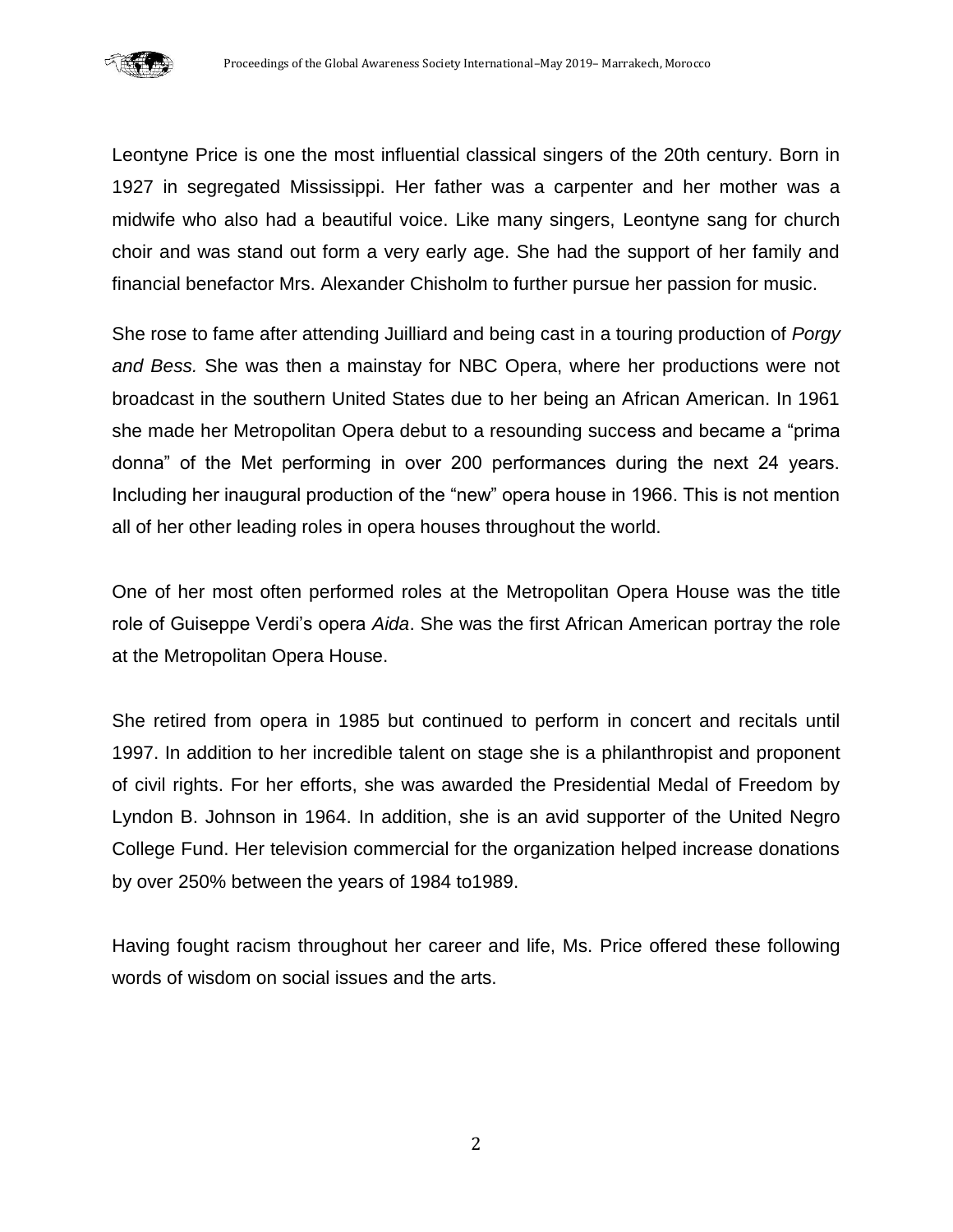

#### On Race

1. "If you are going to think black, think positive about it. Don't think down on it, or think it is something in your way. And this way, when you really do want to stretch out, and express how beautiful black is, everybody will hear you."

2. Be black, shine, aim high.

3. Accomplishment have no color.

4. I am here and you will know that I am the best and will hear me. The color of my skin or the kink of my hair or the spread of my mouth has nothing to do with what you are listening to.

5. The way I was taught, being black was a plus, always. Being a human being, being in America, and being black, all three were the greatest things that could happen to you. The combination was unbeatable.

6. All token Blacks have the same experience. I have been pointed at as a solution to things that have not yet begun to be solved, because pointing at us token Blacks eases consciences of millions, and this is dreadfully wrong.

#### On Performance

7. Once you get on stage, everything is right. I feel the most beautiful, complete, fulfilled. I think that's why, in the case of non-compromising career women, parts of our personal lives don't work out. One person can't give you the feeling that thousands of people give you.

8. …we performers are monsters. We are a totally different, far-out race of people. I totally and completely admit, with no qualms at all, my egomania, my selfishness,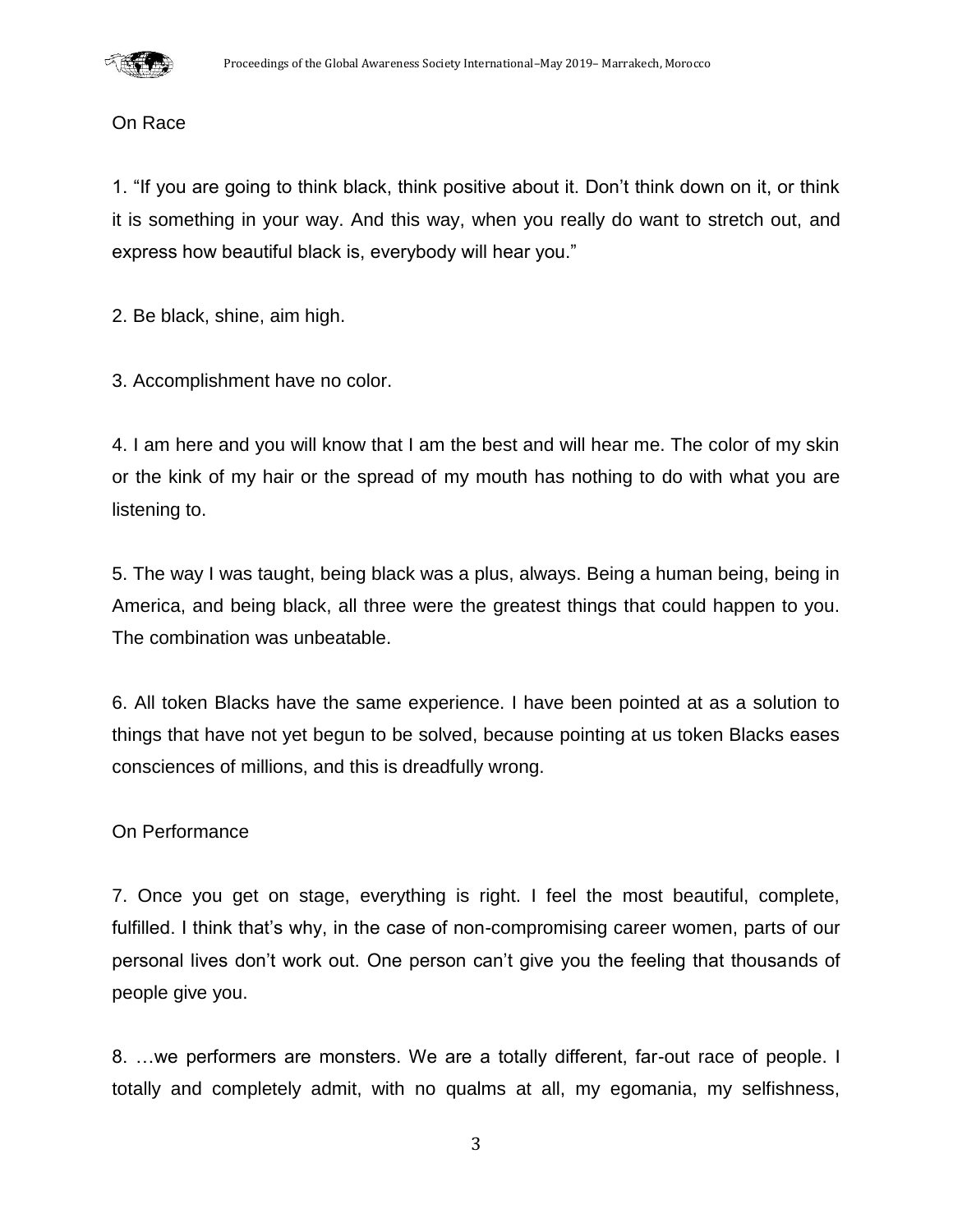

coupled with a really magnificent voice.

9. I have never given all of myself, even vocally, to anyone. I was taught to sing on your interest, not your capital.

10. For a long time the only time I felt beautiful – in the sense of being complete as a woman as a human being, and even female – was when I was singing.

11. A healthy sex life. Best thing in the world for a woman's voice. On Success

12. If you're not feeling good about you, what you're wearing outside doesn't mean a thing.

13. If I do have some success, I'd like to enjoy it, for heaven's sake! What is the point of having it otherwise?

14. The ultimate of being successful is the luxury of giving yourself the time to do what you want to do.

15. I prefer to leave standing up, like a well-mannered guest at a party.

16. You should always know when you're shifting gears in life. You should leave your era; it should never leave you.

17. Who I am is the best I can be.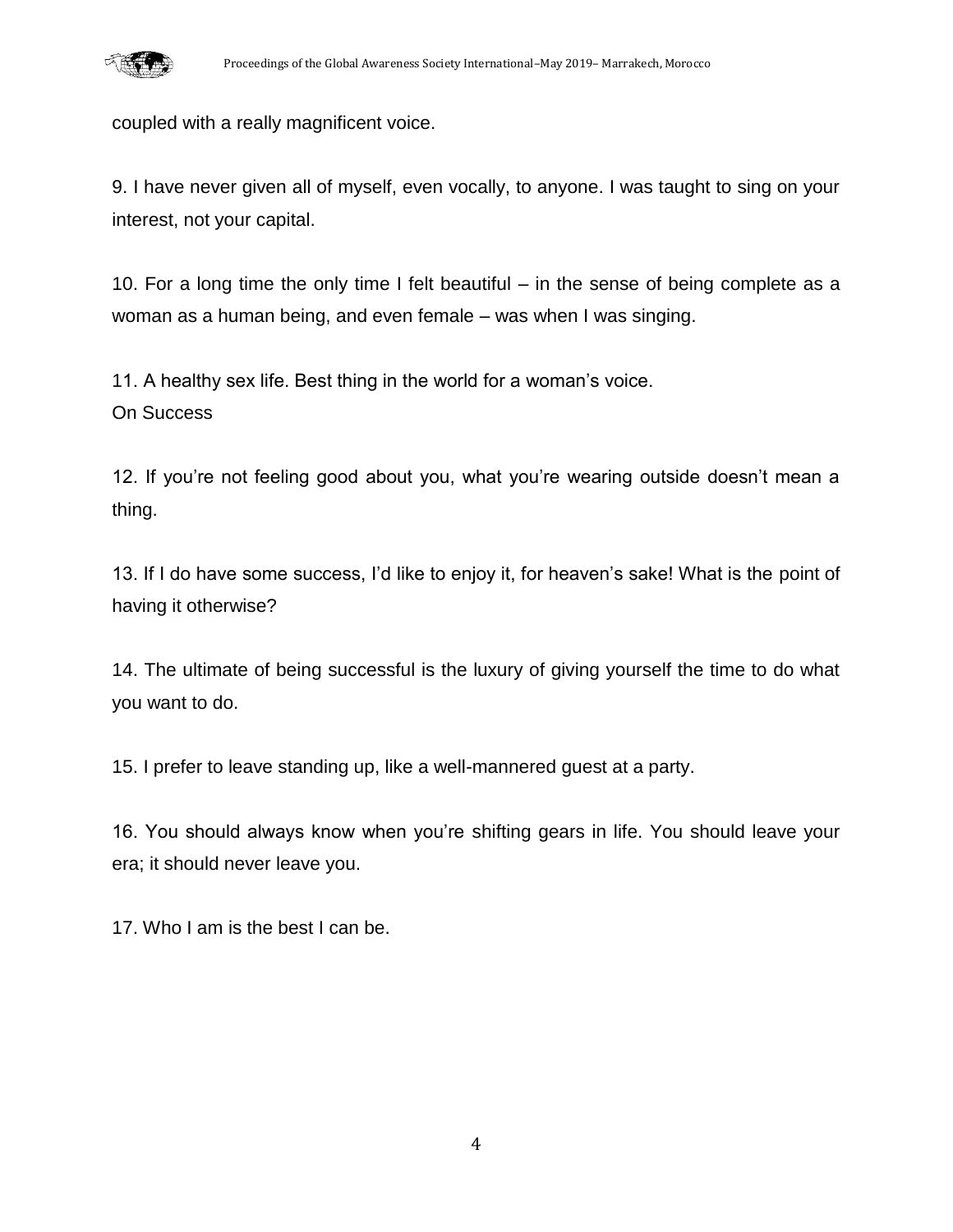

On Art

18. Art is the only thing you cannot punch a button for. You must do it the old-fashioned way. Stay up and really burn the midnight oil. There are no compromises.

19. We should not have a tin cup out for something as important as the arts in this country, the richest in the world. Creative artists are always begging, but always being used when it's time to show us at our best.<sup>1</sup>

Another famous singer and global sensation is Italian tenor Andrea Bocelli. He was born on his family's farm in Tuscany in 1958. He was diagnosed with several disabilities at birth, many of which involved his eyesight. Andrea was eventually diagnosed with congenital glaucoma. After an accident playing soccer, he lost his eyesight completely at age 12. He was always passionate about music and studied many instruments along with singing. At the age of 14, he won his first vocal competition singing the famous Neapolitan song, "O sole mio." He went on to become a successful singer, businessman, and philanthropist.

While his blindness has kept him from a prolonged operatic career he has performed with most major symphonies and orchestras throughout the world. In addition, he has received countless accolades and awards. He has also bridged the gap with classical and popular singing, which in turn has helped introduce more people to classical singing.

He is famous for his concerts offered every summer in the Italian countryside. These events draw huge crowds and are often used as fundraisers for his philanthropic organization aptly named the *Andrea Bocelli Foundation "Empowering People and Communities."*

 1 "On This Day: 90-Year-Old Leontyne Price's Wisdom on Race, Art & Success," David Salazar, [https://operawire.com/on-this](https://operawire.com/on-this-day-the-wisdom-of-90-year-old-leontyne-price/)[day-the-wisdom-of-90-year-old-leontyne-price/,](https://operawire.com/on-this-day-the-wisdom-of-90-year-old-leontyne-price/) (April 18, 2019)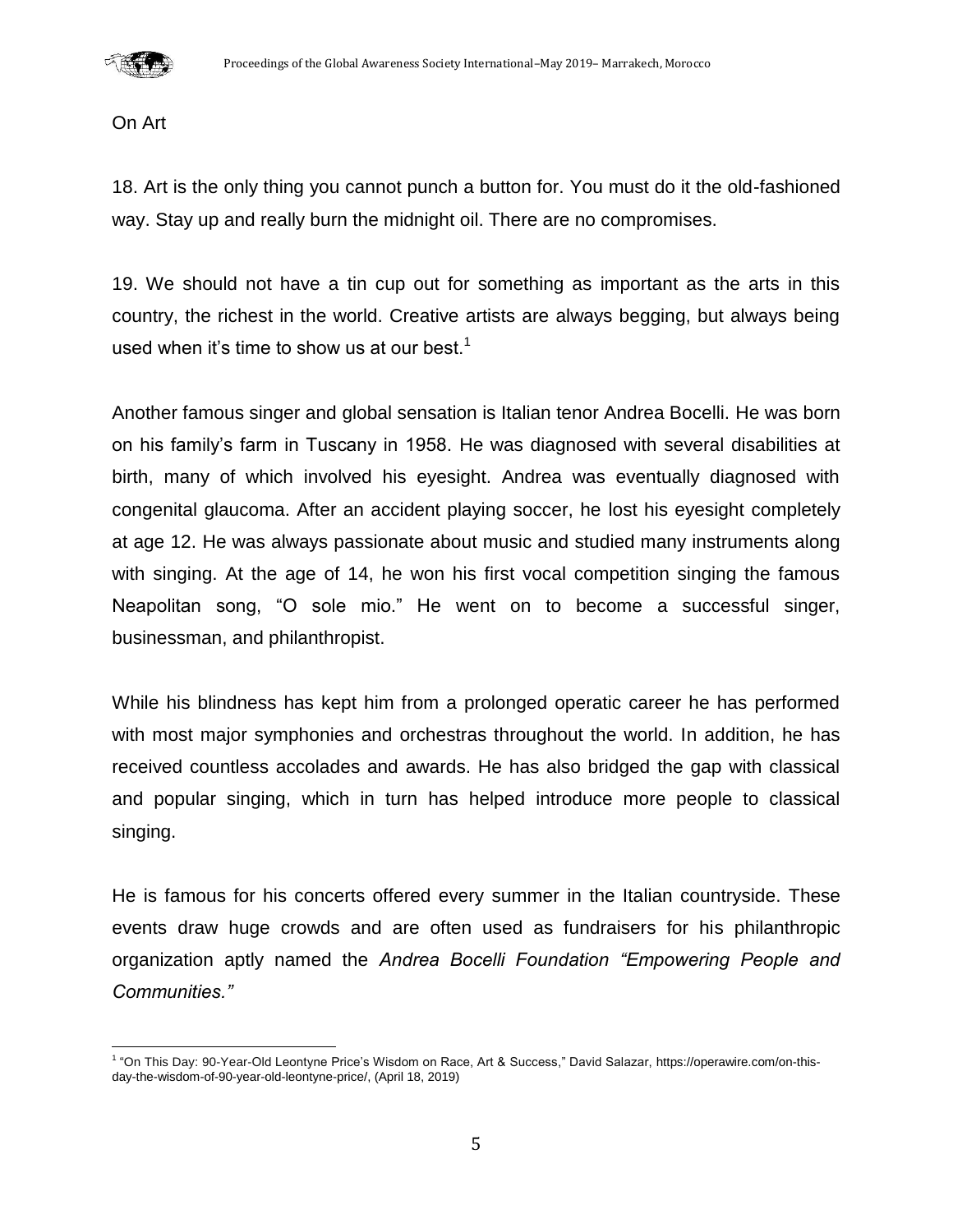

It's Mission and Vision Statements are below:

### MISSION

Our mission is to empower people and communities in situations of poverty, illiteracy, distress due to illness and social exclusion by promoting and supporting national and international projects that promote the overcoming of these barriers and the expression of their full potential

## **VISION**

 $\overline{\phantom{a}}$ 

"I strongly believe that love does justice. And it is for this simple reason that we are all responsible for building a better world. Since love energizes faith, the opposite must also be true. The amazing lives we have been gifted offer us the privilege, opportunity, and responsibility to give the less fortunate a better future and opportunities." Andrea Bocelli<sup>2</sup>

His organization does incredible work throughout the world. They are still helping Haiti and Puerto Rico recover from their natural disasters along with helping to provide water and fight poverty in the most underserved countries. In addition to the monetary support, Mr. Bocelli founded a children's choir named "The Voices of Haiti." The choir is made up of 60 young students (ages 9 to 15) and tours the world. The positive impact and the educational opportunity the choir provides for the children's lives is life changing. After a recent performance in Miami Mr. Bocelli said "What we are giving them today is [a chance to] broaden their gaze, to know a different world. Art and culture are human rights."<sup>3</sup>

<sup>2</sup> "Mission and Vision,[" https://www.andreabocellifoundation.org/who-we-are/mission-and-vision/,](https://www.andreabocellifoundation.org/who-we-are/mission-and-vision/) (April 24, 2019)

<sup>3</sup> "Andrea Bocelli Shares the Importance of the Voices of Haiti's Children's Choir," Lianna Scahffne[r,https://oceandrive.com/andrea](https://oceandrive.com/andrea-bocelli-shares-the-importance-of-the-voice-of-haiti-childrens-choir)[bocelli-shares-the-importance-of-the-voice-of-haiti-childrens-choir](https://oceandrive.com/andrea-bocelli-shares-the-importance-of-the-voice-of-haiti-childrens-choir) (April 24, 2019)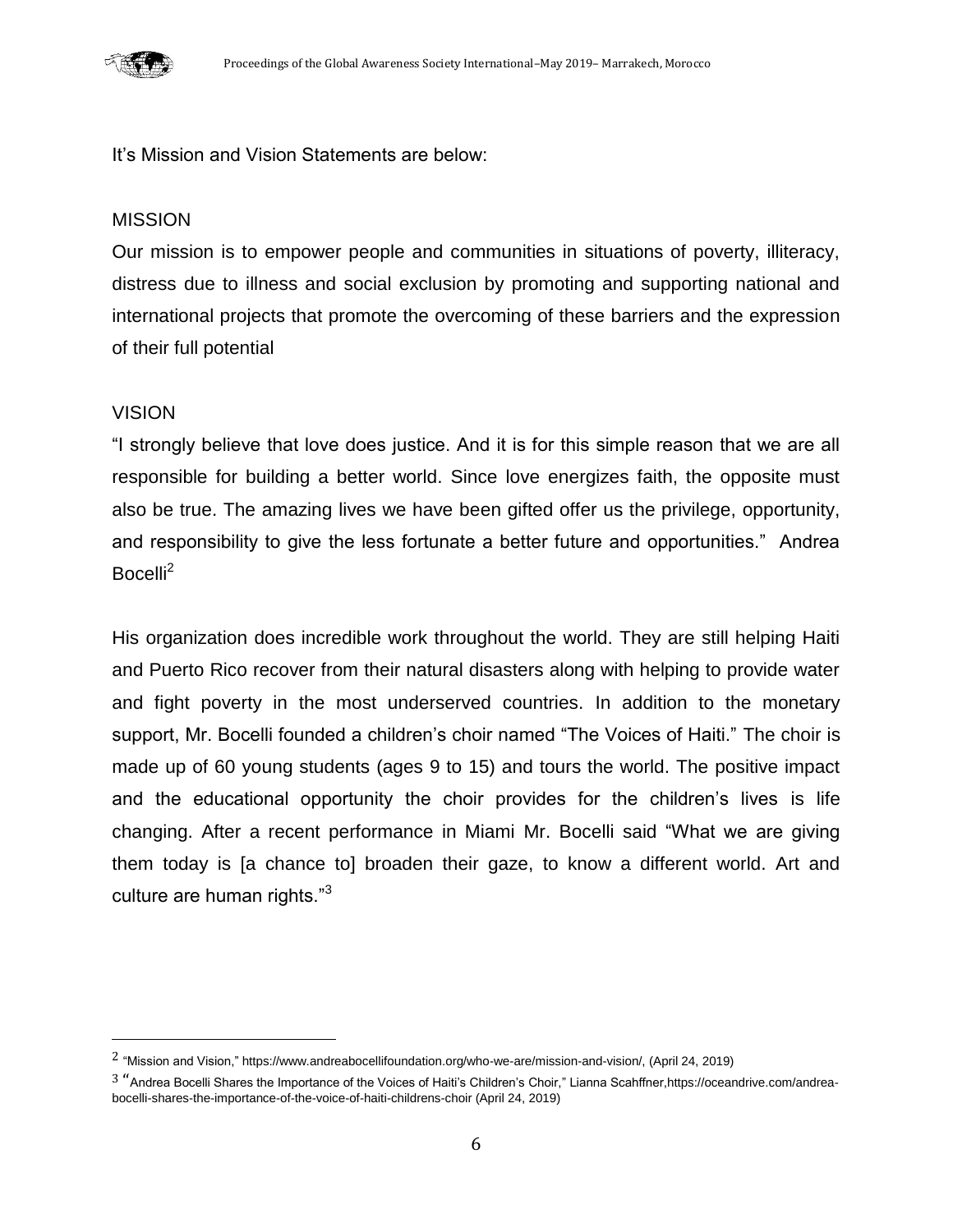

 $\overline{\phantom{a}}$ 

He Hui is one of the most in demand sopranos today. He Hui is from China and has been performing at major opera houses all over the world in recent years. He Hui was raised in [Ankang,](https://www.britannica.com/place/Ankang) a city in southern [Shaanxi](https://www.britannica.com/place/Shaanxi) province about 110 miles south of [Xi'an,](https://www.britannica.com/place/Xian-China) the ancient capital of [China.](https://www.britannica.com/place/China) Her interest in [Western music](https://www.britannica.com/art/Western-music) was encouraged while she was in [high school,](https://www.britannica.com/topic/high-school) and she attended the Xi'an Conservatory of Music, where, as a young student, she was deeply moved by listening to a recording of Puccini's *La Bohème*. She majored in Western operatic vocal performance and remained at the school as a [singing](https://www.britannica.com/art/singing) instructor after receiving her undergraduate degree in 1994. In 1995 He Hui made her debut as a leading actor in [Shanghai](https://www.britannica.com/place/Shanghai) as the mezzo-soprano Dorabella in [Wolfgang Amadeus Mozart'](https://www.britannica.com/biography/Wolfgang-Amadeus-Mozart)s *Così fan tutte*. She soon switched to singing soprano and sang the title role in Verdi's *Aida* at the inaugural event of the Shanghai Grand Theater in 1998.

He Hui's breakthrough on the international stage came in 2000 when she placed second in the Operalia singing competition (founded by renowned tenor [Plácido](https://www.britannica.com/biography/Placido-Domingo)  [Domingo\)](https://www.britannica.com/biography/Placido-Domingo), held that year in [Los Angeles.](https://www.britannica.com/place/Los-Angeles-California) In early 2001 He Hui and Domingo gave a joint concert in Shanghai, and, later that year at the behest of Domingo, she sang the role of Aida with the Los Angeles Opera and then the character Liù in Puccini's *Turandot* with the Washington (D.C.) Opera. In April 2002 she won a Verdi vocal competition in Busseto, Italy (Verdi's hometown, near Parma), after having performed the title role in Puccini's *Tosca* in her European debut (in Parma) two months earlier.<sup>4</sup>

She has since become known for her command of Verdi and Puccini roles, but this was not always the case as casting directors of many leading opera houses were hesitant to hire an Asian soprano. She did not make her debut as Aida with the Vienna Staaatsoper until 2008 and the Metropolitan until 2010. On both of these occasions she was the first Asian person to portray the role in these venues.

<sup>4</sup> "Artist of the Week: Hui He," Francisco Salazar[, https://operawire.com/artist-of-the-week-hui-he/,](https://operawire.com/artist-of-the-week-hui-he/) (May 1, 2019)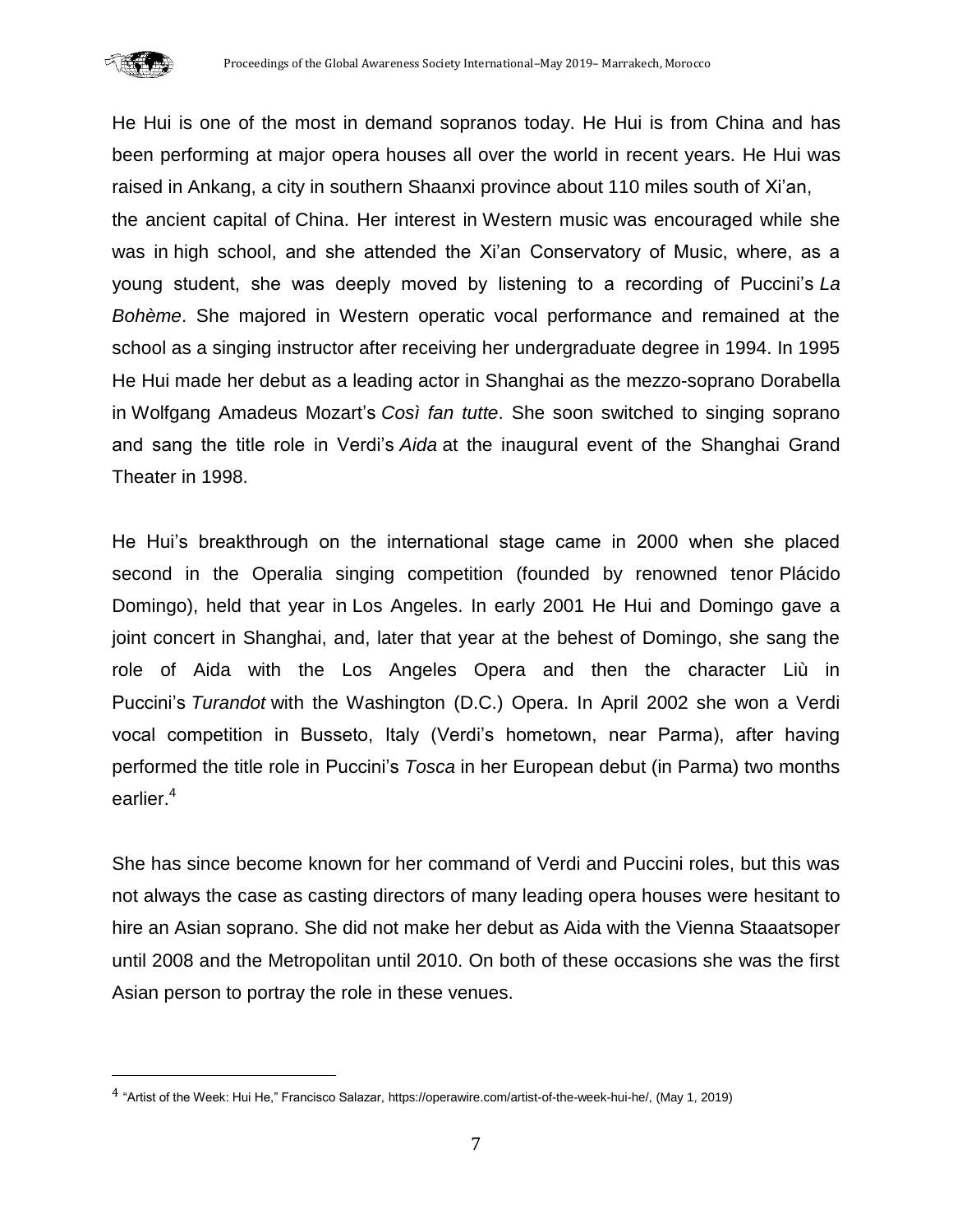

Ms. Hui continues to break barriers for Asian classical singers following in the footsteps of famed Korean soprano Hei-Kyung Hong who has been a staple at the Metropolitan Opera House since 1982 when she won the National Council Auditions.

In addition to an illustrious singing career, He Hui is passionate about sharing her talents, good fortune with others and working to improve racial relations. She has remained on the faculty of Xi'an Conservatory of Music and gives masterclasses and workshops throughout her native China and all over the world. She is inspiration for many Asian classical singers and is encouraging Asians and all minorities to follow their dreams.

The final singer we will talk about today is baritone David Serero. David is from France and is of Moroccan Jewish descent. He sings classical, Broadway and jazz music. Again, another singer that brings classical singing to broader audiences worldwide. Some of his operatic roles include Escamillo, *Carmen,* Rigoletto, *Rigoletto,* Canio, *I Pagliacci* and Dr. Malatesta, *Don Pasquale*. In addition to singing with several orchestras and symphonies all over the globe.

Born in Paris in 1981, David Serero started his career in musicals and theater in New York City. In 2002, David Serero discovered Opera and in 2004 he moved to St. Petersburg, Russia to study at the Rimsky-Korsakov Conservatory. That same year he made his operatic debut singing Scarpia in *Tosca* and Germont in *La Traviata*. David then received an invitation to be part of the prestigious Young Soloists Academy of the Mariinsky Theater founded by Valery Gergiev and directed by Larissa Gergieva. He became the first "non-Russian" to be part of the Academy. In 2006, David Serero made his European debut singing Escamillo in *Carmen*, his now most signature role, at the Brasov Opera in Romania. David Serero received the high distinction of "Ambassador of the city of Brasov" from the Romanian government for his debut performance. As said earlier, he has since performed in many countries throughout the world in opera houses and concert stages including France, Germany, Italy, Spain, Belgium, Russia, USA and Israel.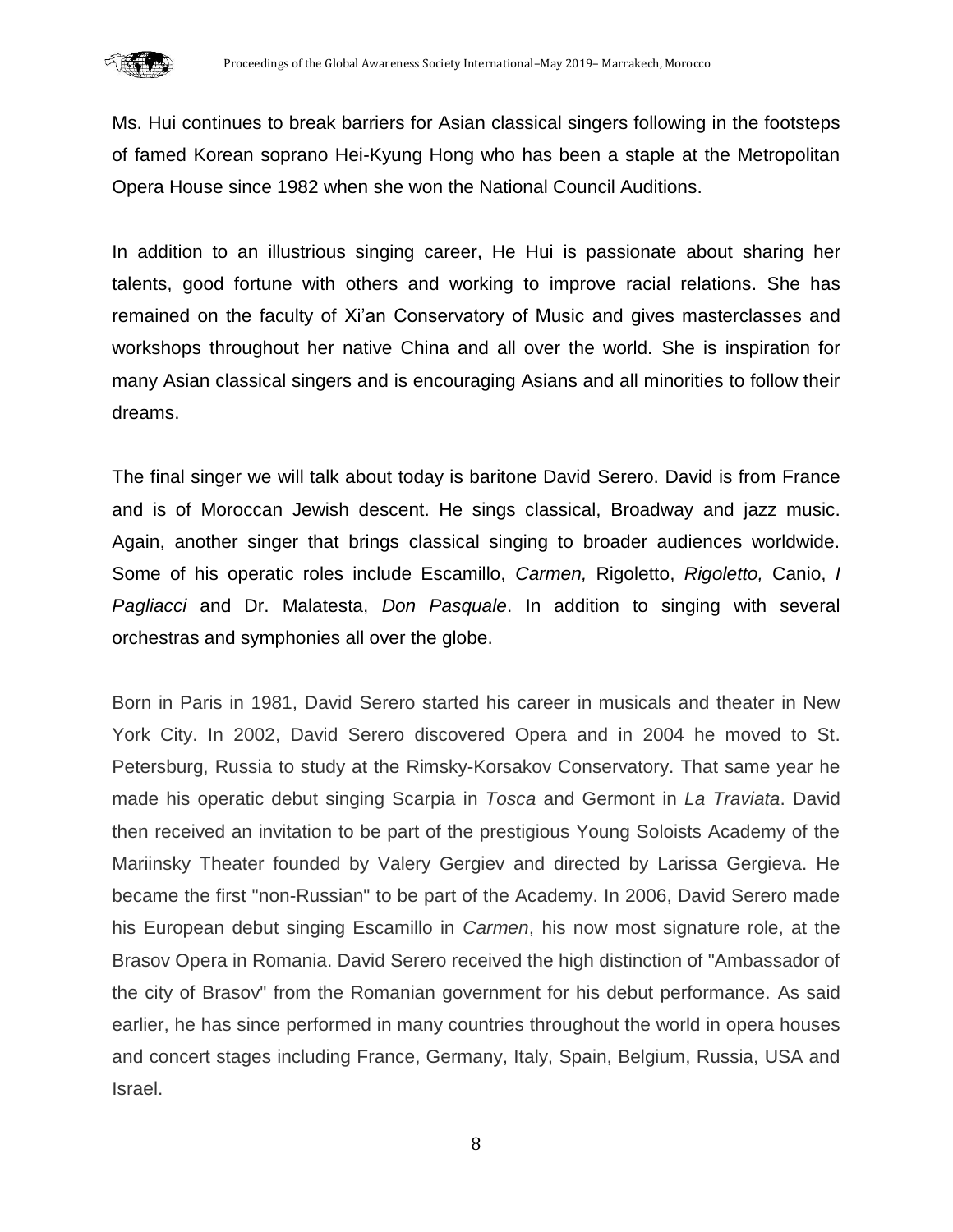

 $\overline{\phantom{a}}$ 

He is also a very generous philanthropist, humanitarian and avid supporter of Jewish causes. Establishing himself as a "People's Artist", David Serero organizes and participates in several concerts and galas in order to raise funds for Humanitarians organizations throughout the world such as the UNICEF. Like his mentors, David is not content to use music to just entertain people, although he is quite a dynamic performer. He uses music to bring people together, to bridge the gap between the races, and to heal the human heart. David is also an active defender of Human Rights.<sup>5</sup>

David Serero is the founder of Forbidden Talents (www.forbiddentalents.com), which promotes through a series of concerts and events the work of artists who were forbidden by the Nazi regime. Including famous Jewish composers such as Weill, Zemlinsky, Ullmann and Bohuslav Martinu. Mr. Serero presented the tribute concert for the 50th death anniversary of the Czech composer Bohuslave Martinu at the Centre Tchèque in Paris with the support of the Martinu Foundation Prague.

In support of his Moroccan Jewish heritage, in February of this year, 2019, Mr. Serero made the largest donation of Moroccan Judaica artifacts ever donated to the Moroccan Jewish Museum in Casablanca. David is also the founder of the 1st Opera Festival of Morocco being held in 2020 and will feature music by Jewish composers.

In the ever-evolving world of the classical singer there are constant changes, challenges and opportunities. The classical singers we have examined, Leontyne Price, Andrea Bocelli, He Hui, and David Serero are all examples of classical singers who have navigated the changes with grace, faced and conquered their challenges head-on, and made the most of the opportunities presented to them. In addition to sharing their incredible vocal talents and wealth, they are compassionate and charitable human beings working to improve mankind and our global society.

<sup>5</sup> "David Serero,[" https://www.operamusica.com/artist/david-serero/#biography,](https://www.operamusica.com/artist/david-serero/#biography) (April 30, 2019)